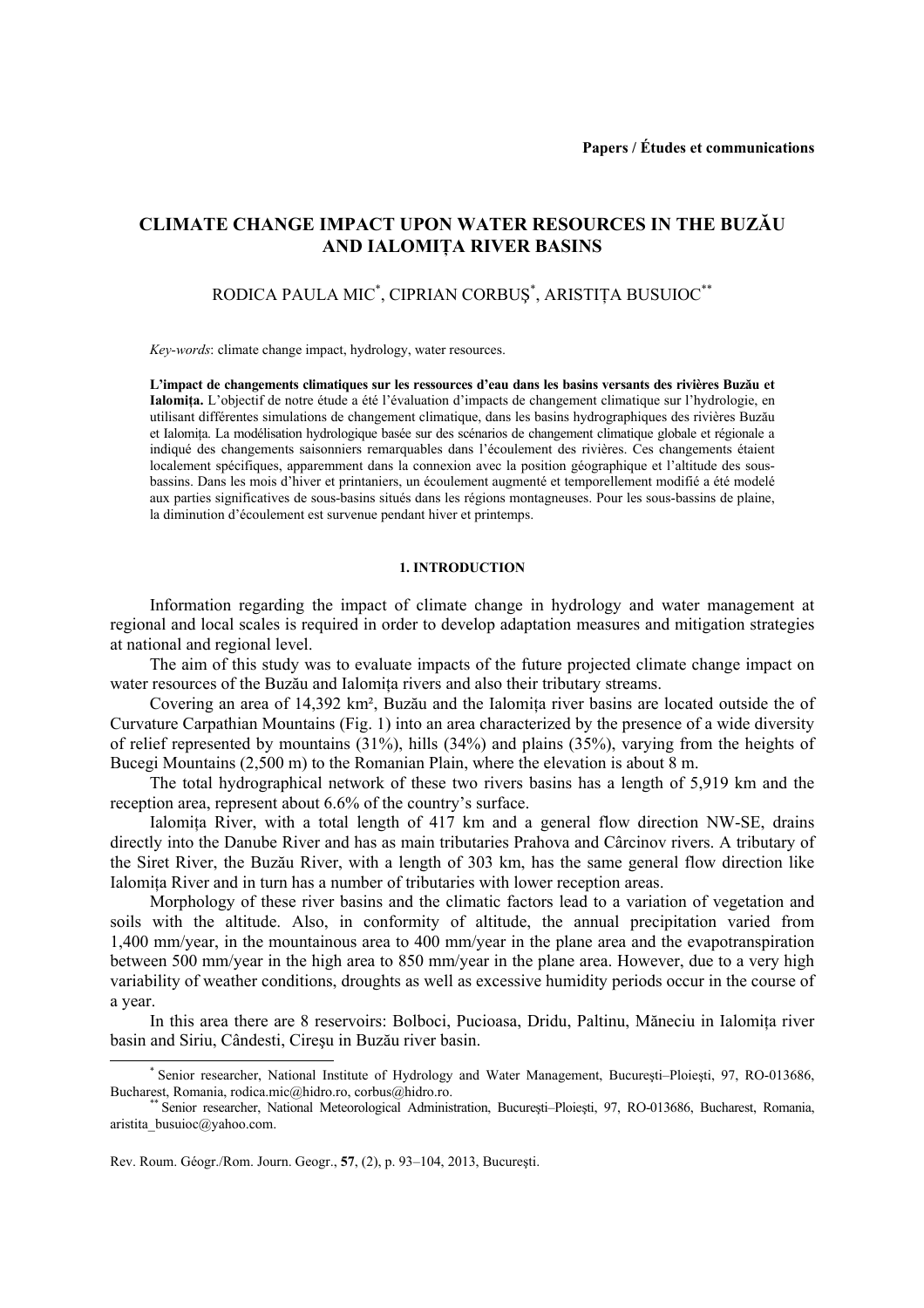Data series of 17 meteorological stations have used to estimate precipitation, air temperature, relative air humidity, wind speed and sunshine duration. In addition for precipitation are used data series of 89 rain gauging stations. In the analysed area the hydrological database includes data of 50 runoff gauging-stations.

Due to very big differences in data sets, the period from 1970 until 2000 was chosen because in this period for the most part of gauging stations there are continuous series of measured discharges.

For this study the mean monthly discharges at 4 gauging stations from the Buzău river basin and 13 gauging stations from Ialomiţa river basin are used for the analyse of flow modification in this area.



Fig.  $1 - B$ uzău and Ialomita river basins and the analysed cross-sections.

The analysis of monthly river flow in future climate conditions derived from already existent simulations with global and regional climate models was achieved. A regional climate model (RegCM3) with two spatial resolutions (25 km and 15 km) was considered, the higher spatial resolution (10 km) simulations being achieved within the CECILIA project (http://www.cecilia-eu.org/).

The river flow analysis in different cross-sections of selected area was undertaken in order to describe the modifications of the surface water resources, in climate change conditions, from the upper parts of the basin towards the lowlands.

Evaluation of river flow is based on mathematical modelling of the precipitation-runoff process with the conceptual, spatially lumped water balance model WATBAL *(Yates, 1994)*.

The model calibration, based on historical data, is presented in section 2. Sections 4 and 5 show the results regarding the climate change impact on water resources based on simulations achieved with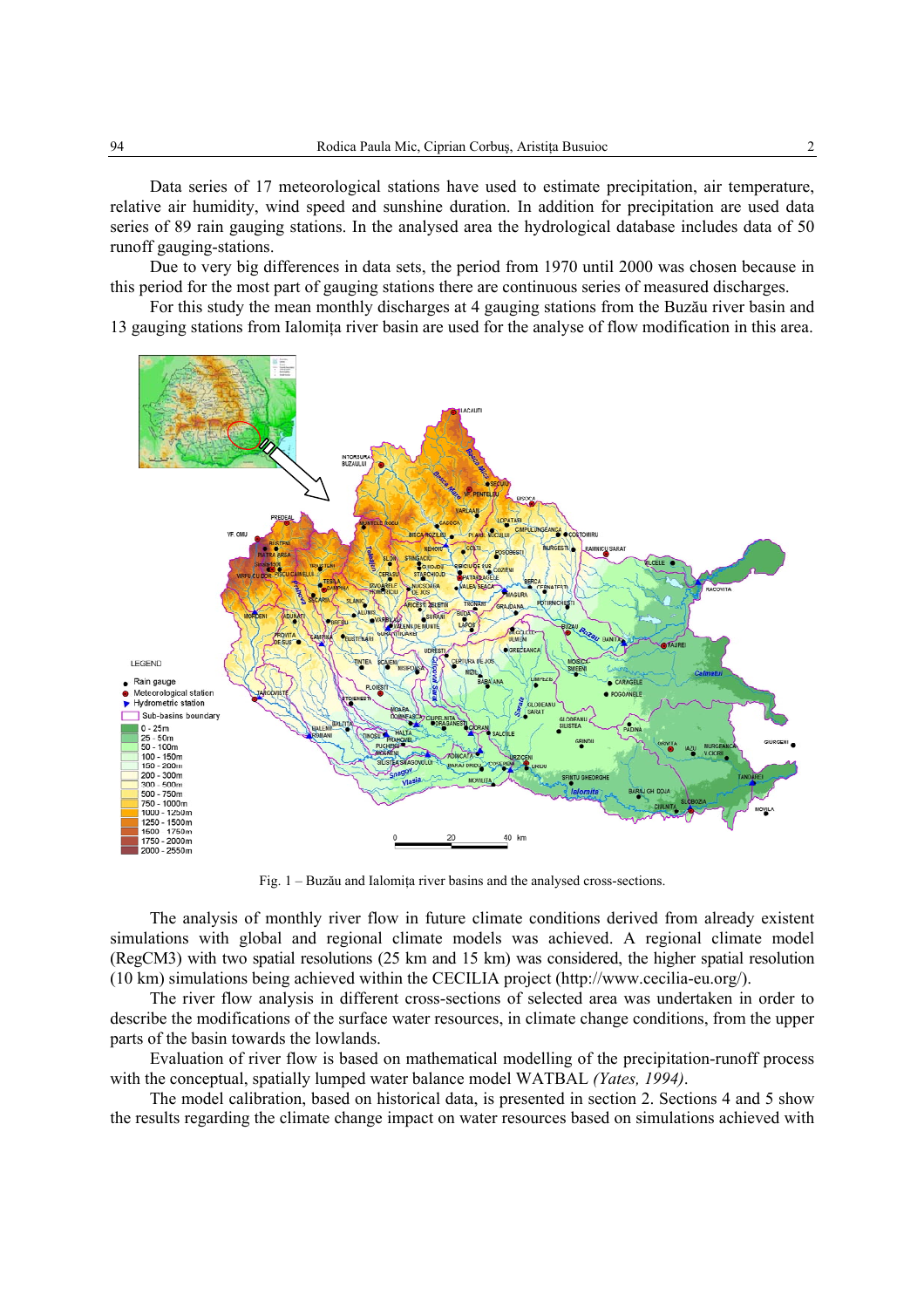global climate models (GCMs) and regional climate model RegCM3, respectively. The conclusions are summarised in section 6.

#### **2. MODEL CALIBRATION**

For modelling the response of river basins to potential climate change, the WatBal model was used, a water balance model combined with the Priestley-Taylor method for computing potential evapotranspiration. The integrated tool designed in the EXCEL 5.0 is simple to use and takes advantage of IIASA's mean monthly hydrological data *(Yates, 1994)*.

The WatBal model will be adjusted to the local conditions of a specific region before modelling river basin water balance. In order to complete this task, the hydrological model was calibrated, for each analysed sub-basin, using the observed climatic data for the reference period 1971-2000. Climate input data used for the calibration of hydrological model were: total monthly precipitation and monthly mean of temperature, relative humidity, wind speed, sunshine duration or solar radiation. The observed series from the meteorological stations (and the rain stations in case of precipitation) corresponding of each sub-basin were used for computing the average values of mentioned climatic parameters.

The errors between the measured and simulated discharges were estimated by means of the following numerical criteria:

• The root mean square error (RMSE):

$$
RMSE = \sqrt{\frac{F}{N}}
$$
 (1)

with:  $F = \sum_{i=1}^{N} (O_i - \hat{O}_i)$  $F = \sum_{i=1}^{ } [O_i - O_i]$  $(\hat{D}_i)^2$ , where:  $O_i$  are the measured discharges;  $\hat{O}_i$  - the simulated discharges; F - the

residual variation; N - the number of discharge values.

• The NTD criterion *(Nash & Sutcliffe, 1970)*, which compares the residual variance with initial one, because a universal criterion was required, which does not depend on the value of the data and on the length of the series.

$$
NTD = 1 - \frac{F}{F_0} \tag{2}
$$

where the initial variance is calculated with the relation:

$$
F_0 = \sum_{i=1}^{N} \left( O_i - \overline{O} \right)^2 \tag{3}
$$

with  $\overline{O}$  the mean of the measured discharges.

The mean monthly discharges at 4 gauging stations from the Buzău river basin and 13 gauging stations from the Ialomita river basin were used for the analysis of flow modification in study area. The calibration of the WATBAL model for each of the 17 analysed sub-basins was accomplished by the simulation of monthly discharge hydrograph at the outlets of sub-basins and using, as input data, the average values (1971–2000) of observed climatic parameters corresponding to each sub-basin. As example, in Fig. 2 are presented the observed and simulated mean monthly discharge hydrographs during the period of calibration 1971–2000 at the Ţăndărei gauging station, situated at the outlet of the Ialomita River.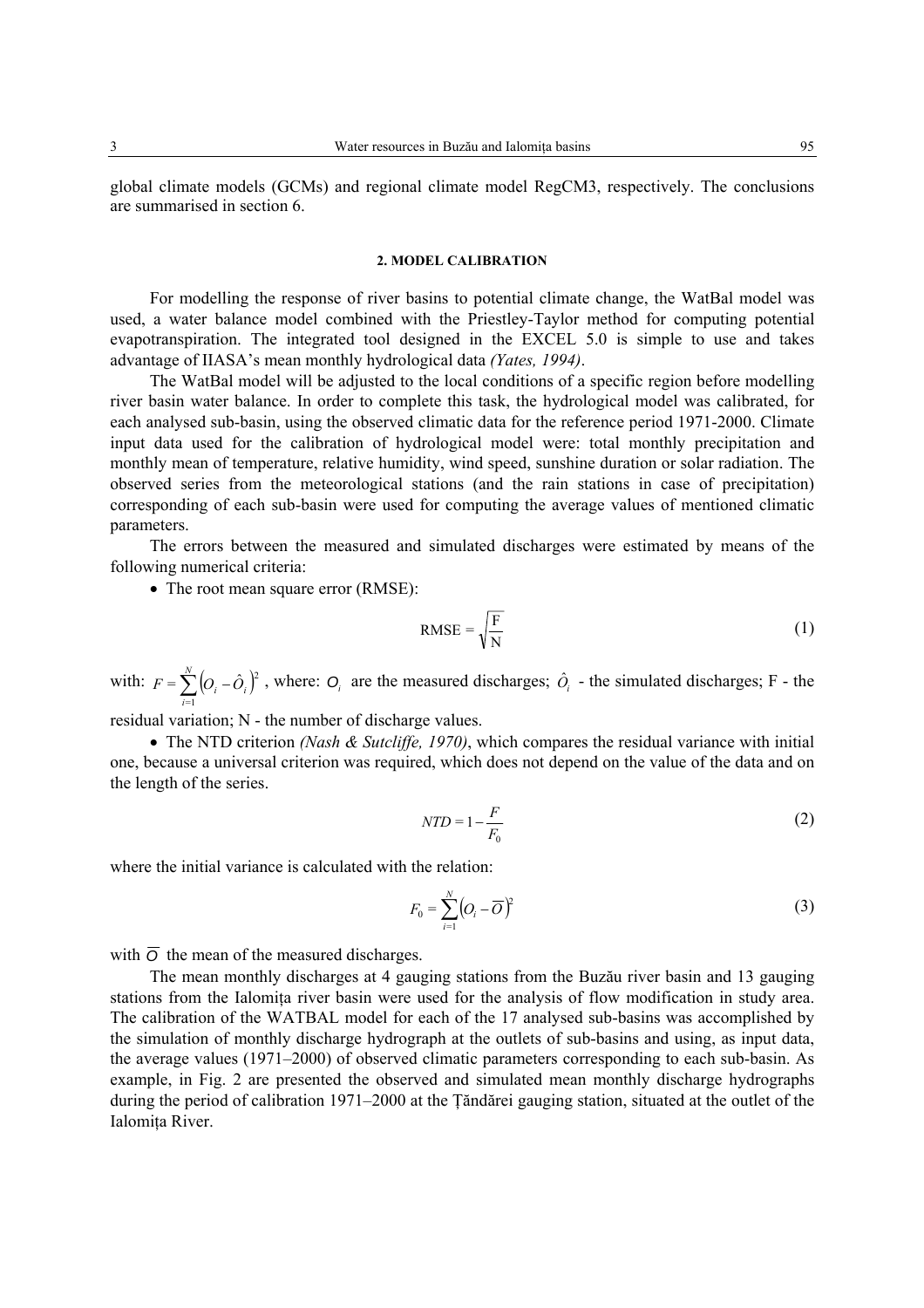

Fig. 2 – Observed and simulated mean monthly discharge at Ţăndărei gauging station on the reference period (1971–2000).

The results of the numerical criteria above mentioned, applied for the period 1971–2000, for the all analysed cross-sections of Buzău and Ialomiţa river basins, indicate a variation of RMSE, in concordance with the river basin surface, between 1.0 and 16.0  $m^3/s$ . Nash-Sutcliffe criterion ranged between 0.66 and 0.79 (Table 1).

| River basin | River          | Section             | Surface of sub-basin<br>$(km^3)$ | <b>RMSE</b><br>$(m^3/s)$ | <b>NTD</b> |
|-------------|----------------|---------------------|----------------------------------|--------------------------|------------|
|             | Buzău          | Nehoiu              | 1572                             | 9.94                     | 0.66       |
| Buzău       |                | Măgura              | 2290                             | 10.19                    | 0.76       |
|             |                | Banita              | 3997                             | 11.67                    | 0.74       |
|             |                | Racovița            | 5066                             | 12.97                    | 0.73       |
| Ialomița    | Ialomița       | Moroeni             | 263                              | 2.76                     | 0.58       |
|             |                | Târgoviște          | 686                              | 3.57                     | 0.73       |
|             |                | Bălenii Români      | 924                              | 4.21                     | 0.73       |
|             |                | Siliștea Snagovului | 1885                             | 4.97                     | 0.77       |
|             | Prahova        | Câmpina             | 476                              | 2.42                     | 0.79       |
|             |                | Halta Prahova       | 978                              | 4.37                     | 0.72       |
|             |                | Adâncata            | 3682                             | 8.49                     | 0.79       |
|             |                | Gura Vitioarei      | 491                              | 2.49                     | 0.67       |
|             | Teleajen       | Moara Domnească     | 1398                             | 3.49                     | 0.75       |
|             | Cricovul Sărat | Ciorani             | 601                              | 1.0                      | 0.73       |
|             | Ialomița       | Cosereni            | 6265                             | 15.63                    | 0.76       |
|             |                | Slobozia            | 9154                             | 15.97                    | 0.75       |
|             |                | Tăndărei            | 10309                            | 15.43                    | 0.77       |

The values of the assessment criteria of deviations between discharges in the period 1971–2000 for the considered sections within Buzău and Ialomita river basins.

*Table 1*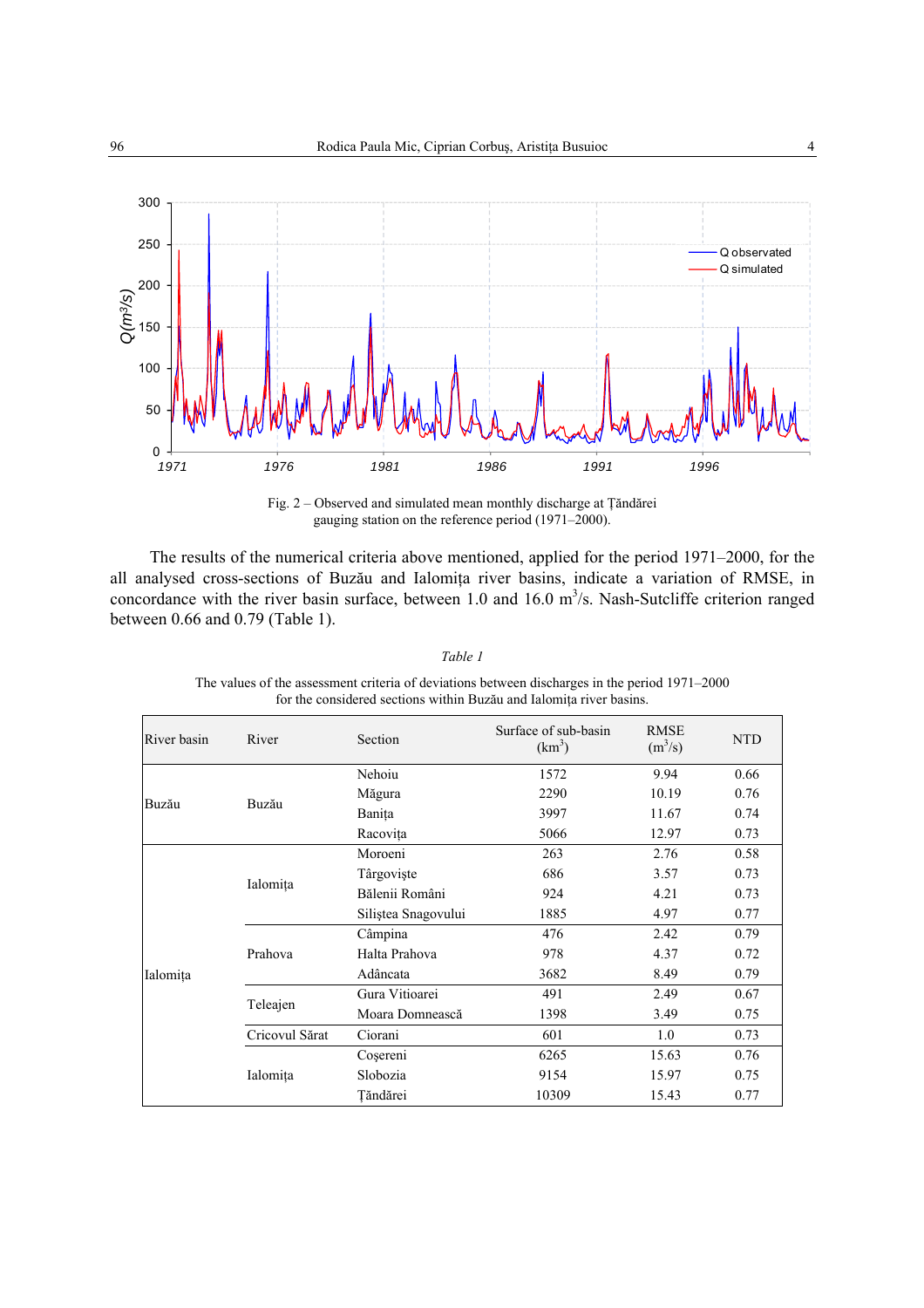Even if it is a simplified model, the obtained results show that WatBal model behaves well. This is confirmed by the NTD parameter values that, except for three gauging stations (Nehoiu on Buzău River, Moroeni on Ialomita River and Gura Vitioarei on Teleajen River), are above 0.7. In addition, the model WatBal turns out to be very sensitive to the effective precipitation establishment, so a temperature variation of  $1-2^{\circ}C$  can be significant in determining the quantity of water resulting from snow melting. WatBal model testifies its performance for the monthly time step especially where precipitation was relatively uniform during the year (melting process is insignificant) and the flow changes are due especially to the evapo-transpiration.

#### **3. CLIMATE PROJECTIONS**

The climate change scenarios were developed using (i) the pattern scaling techniques applied to the outputs of 3 global climate models (GCMs) under various emission scenarios and (ii) outputs of the regional model RegCM *(Giorgi et al., 1993)* with two spatial resolutions under A1B IPCC emission scenario: 25km (achieved within the ENSEMBLES project, *Van der Linden & Mitchell, 2009),* referred in the following as *RegCM3–25*) and 10 km (achieved within the CECILIA project, referred in the following as *RegCM3–10*). The *RegCM3–25* has been developed at the ICTP, Trieste *(Van den Linden, 2005)* and is driven by the ECHAM5-r3 global climate model (developed at the Max-Planck Institute for Meteorology, *(Busuioc et al., 2010a)* while *RegCM3–10* is driven by the *RegCM3-25* and has been developed at the National Meteorological Administration (NMA). The performance of the both RegCM3 versions in terms of their ability to reproduce the temperature and precipitation characteristics over Romania has been analysed in *Busuioc et al. (2010a)*. More details for the RegCM3 are presented in *Busuioc et al. (2010b)*. It was found that, in average over Romania, the *RegCM3–25* overestimates the temperature in winter and underestimates it in rest of the year; the precipitation is generally overestimated, except for summer when it is underestimated.

For all analysed river basins, the climatic input parameters for the future periods used in hydrological modelling were obtained by correcting the measured values over the calibration period with the changes simulated by each model. Mean monthly temperatures used as input data to hydrological simulations were obtained by addition of temperature increase, in climate change hypothesis, to the actual temperatures, and the others climatic parameters by addition of monthly deviations to the mean monthly climatic parameters.

In the first step, the climatic parameters of three global climate models (GCMs) ECHAM, HadCM and NCAR (noted below with E, H and N, respectively), (Table 2), for three future time horizons (i.e. 2025, 2050, and 2100) and three emission scenarios were used (*Dubrovsky et al., 2005*). The three emission scenarios are the following: LO (low estimate of climate sensitivity - optimistic emission scenario), MI (mean estimate of climate sensitivity - mean emission scenario), HI (high estimate of climate sensitivity - high emission scenario). Therefore, a total of 27 climate scenarios were constructed specifically for each sub-basin.

| GCM simulations used in the determination of standardised scenarios |  |
|---------------------------------------------------------------------|--|
| (according to Dubrovsky <i>et al.</i> 2005)                         |  |

*Table 2* 

| Model          | Acronym      | Atmospheric<br>resolution |
|----------------|--------------|---------------------------|
| ECHAM4 / OPYC3 | <b>ECHAM</b> | $2.8\times2.8^\circ$      |
| HadCM2         | HadCM        | $2.5 \times 3.75$ °       |
| NCAR DOE-PCM   | <b>NCAR</b>  | $2.8\times2.8^\circ$      |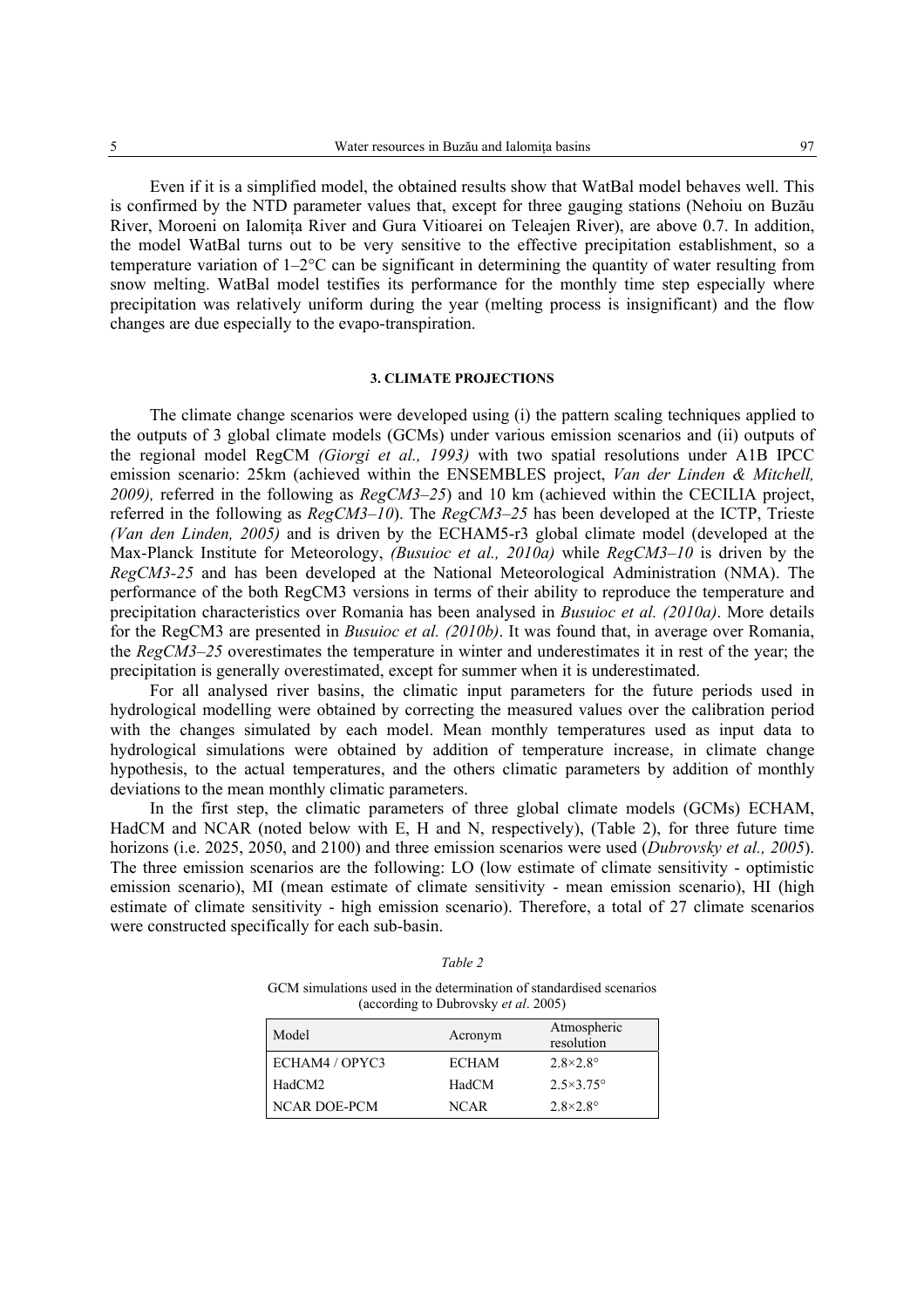The projected mean  $\pm$  optimistic/pessimistic annual changes in temperature, precipitation, solar radiation, and wind speed estimated by the three GCMs for three future time horizons, compared to the reference period 1971–2000, for Ialomita and Buzău river basins, are presented in Fig. 3.

There was a consistent increase in mean annual temperature in Buzău and Ialomiţa river basins in all three models (Fig. 3). An increasing of temperature was projected by all models in target river basins area, with mean increases of  $0.7-1.0$ °C,  $1.3-2.1$ °C, and  $2-3$ °C in 2025, 2050, and 2100, respectively. The optimistic changes were lower by  $\sim$ 50% than these mean values but the pessimistic changes were higher by up to  $\sim$ 100%.

The precipitation amounts decreased in all model projections for all time horizons. The solar radiation change showed almost a mirror pattern compared to the precipitation both in the long-term averages and the seasonality. Also the projected wind speed changes were relatively small and of different sign between the models.



Fig. 3 – Mean annual changes of climatic parameters, simulated by three GCMs (E – ECHAM, H – HadCM, N – NCAR) for middle ± optimistic/ pessimistic (vertical lines) climate change scenarios, in Buzău and Ialomiţa river basins.

Fig. 4 shows the projected changes of mean monthly temperature and precipitation. For all models and times horizons an important increasing of temperature in summer (month of July and August, especially) was estimated, which could reach 4–5°C in 2100. Regarding mean monthly precipitation, it will decrease for the ECHAM model during February to November, HadCM model during May to October and NCAR model during June to November. It is noted so that for all models and times horizons precipitation will decrease during June to October. In the rest of the year, precipitation will increase.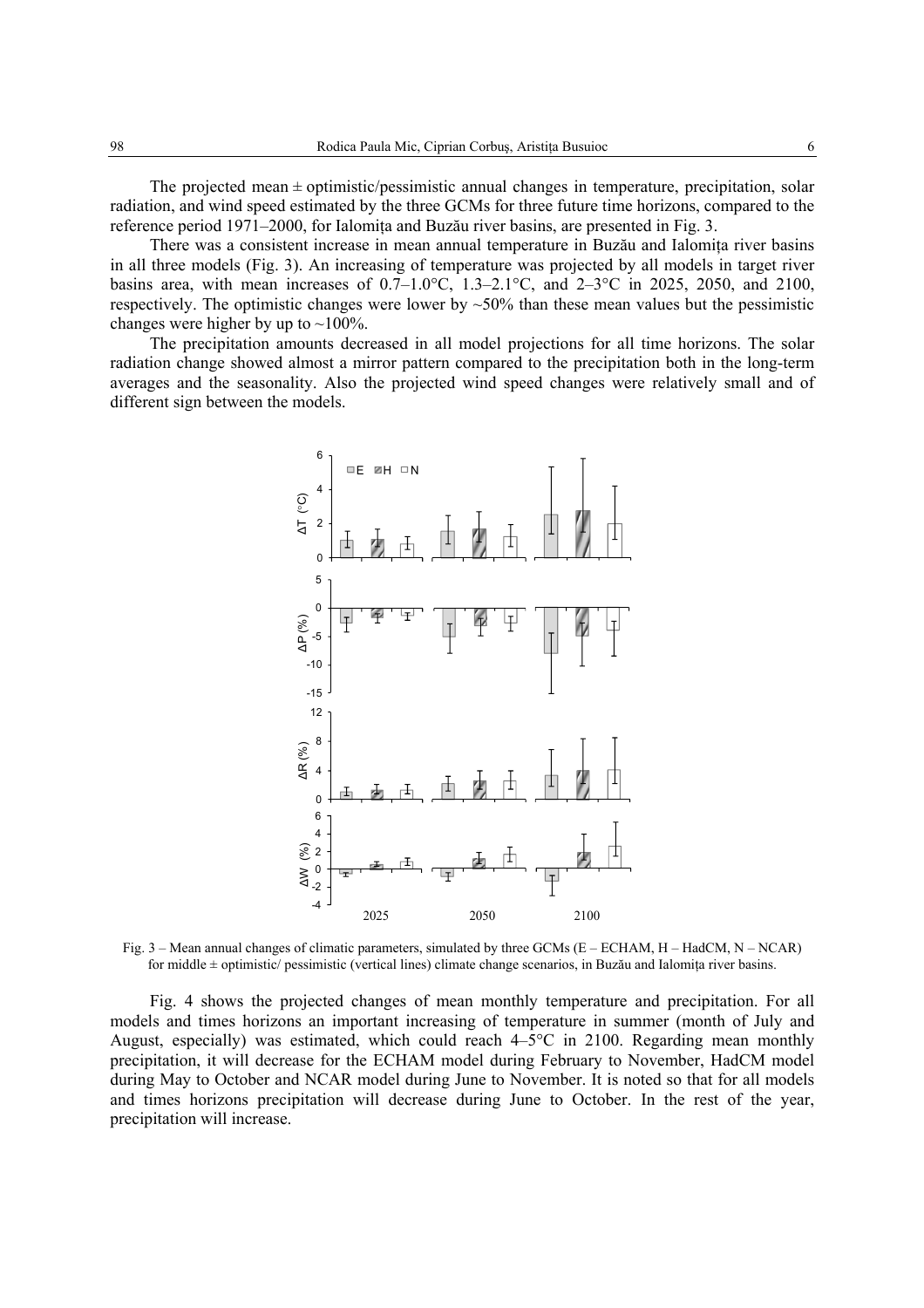

Fig. 4 – Mean monthly changes of temperature and precipitation, simulated by three GCMs (E – ECHAM, H – HadCM, N – NCAR) for middle climate change scenarios, in Buzău and Ialomiţa river basins.

The high-resolution regional climate projections of the RegCM3 (*RegCM3–25*, *RegCM3–10*) under the A1B scenario were also used for hydrological simulations in the analyzed area. For both RegCM3 spatial resolutions, the estimated changes of the main climatic parameters were calculated as differences between climatic parameters corresponding to the two periods 2021–2050 and 2071–2100 and to the reference period 1971–2000, for each calendar month. These changes are supplied in each model grid point. The average spatial change over each sub-basin is then computed. Fig. 5 shows the nodes used for each of 17 analysed sub-basins.



 *Ciorani: 13; Adâncata: 9+...+14; Coşereni: 5+...+15; Slobozia: 5+...+16; Ţăndărei: 5+...+17.* 

Fig. 5 – Nodes of grid climatic model (+) and limits of sub-basins (**─**).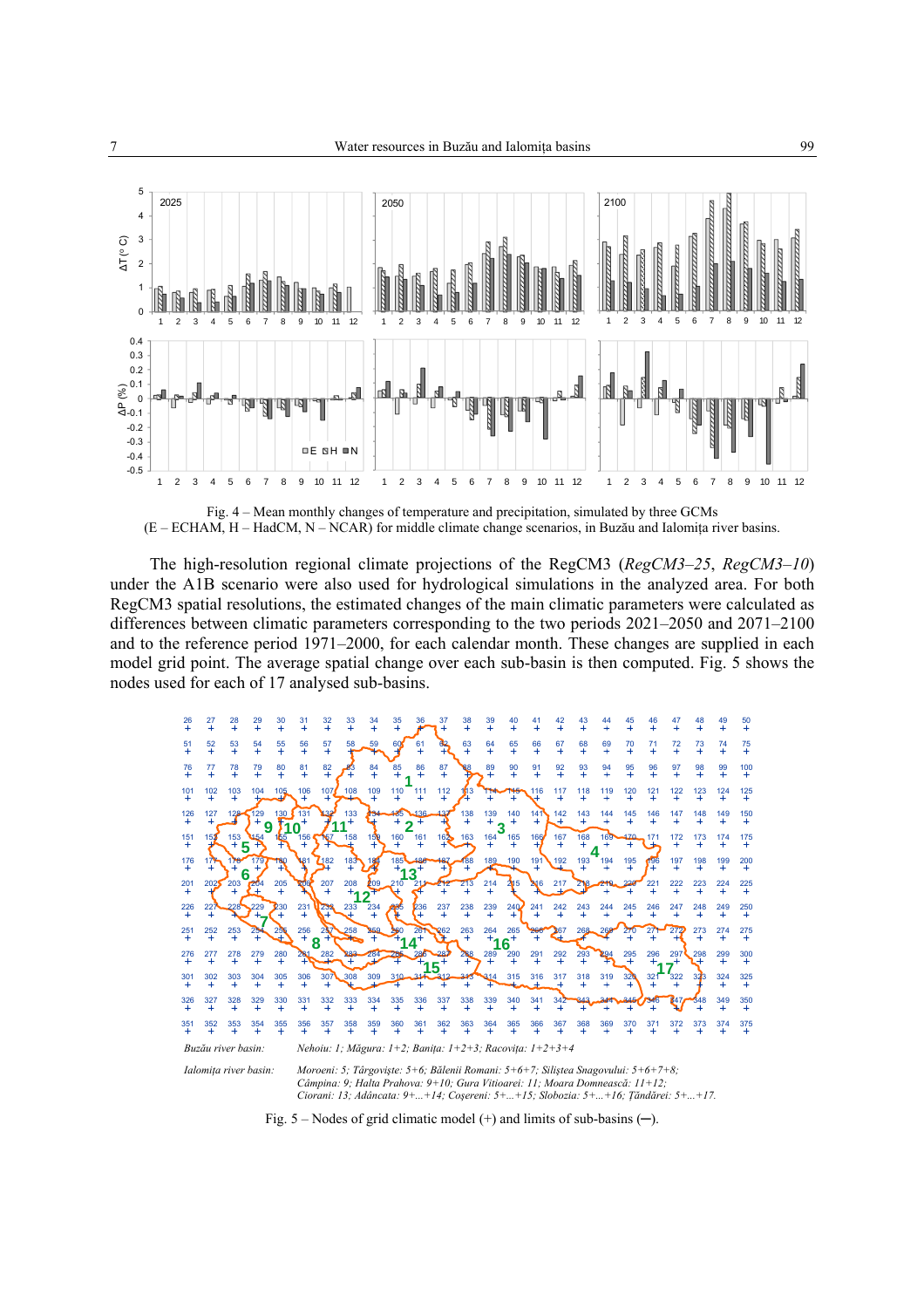The results regarding temperature and precipitation changes simulated by the two resolutions of RegCM3 model, for the near and remote periods, in case of Buzău and Ialomita river basins, are illustrated in Fig. 6. The temperature is projected to increase about 0.8–1.5 °C over 2021–2050 and about 2.8–3.1°C over 2071–2100, with higher values in the summer and autumn months. The RegCM3 temperature changes on Buzău and Ialomita river basins are similar to those obtained from GCM simulations presented above.



Fig. 6 – Monthly differences between the values of temperature and precipitation simulated with RegCM3 model, for the future periods 2021–2050 and 2071–2100 in comparison with the reference period 1971–2000.

The precipitation amounts decreased in most RegCM3 projections. Notable differences existed between the two spatial resolutions (25 km and 10 km) in the seasonal distribution of precipitation. The *RegCM3–10* outputs show small seasonal changes in the near future period (2021–2050) and a significant decrease in summer precipitation in the far future period (2071–2100) by contrast to the *RegCM–25* outputs that had an increased precipitation in winter and spring months but deficits in the summer and autumn.

#### **4. ASSESSMENT OF CLIMATE CHANGE IMPACT ON WATER RESOURCES BASED ON THE OUTPUTS OF GLOBAL CLIMATE MODELS (GCMS)**

The simulated flow using WatBal model (*Yates, 1994*) in current and forthcoming climate change conditions allows the assessment of climate change impact in water resources of the Buzău and Ialomita river basins.

Taking into account the new values of the climatic parameters for each of the 17 analyzed subbasins were simulated the mean monthly flows and then were calculated the relative deviations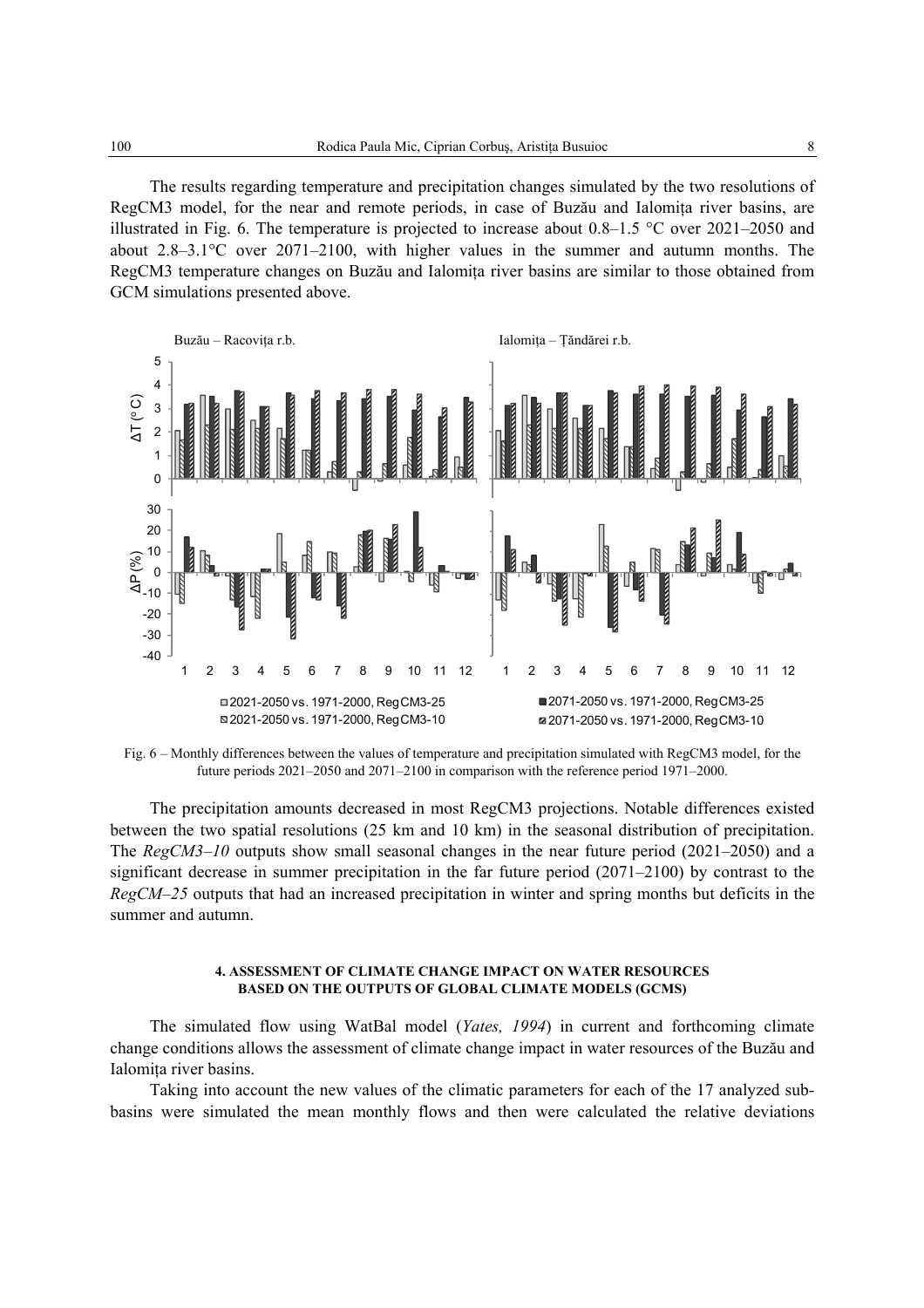between the mean monthly discharges in current regime and in simulated ones, in the hypothesis of the climate change. For the comparison of the modified regime of flow, as a result of climate changes, with the current multi-annual monthly hydrological regime, the mean monthly discharges with middle +/- optimistic/pessimistic (error bars) GCM scenarios for time periods 2025, 2050 and 2100 are presented in Fig. 7, for two gauging stations: Moroeni and Ţăndărei on Ialomiţa River. We can observe a less modification of monthly discharge in the case of Moroeni gauging station, this being a characteristic of all the catchments with high mean altitude (Carpathian and Subcarpathian area).

The largest increase in the seasonal flow variability is observed at Ţăndărei gauging station, which is characteristic for all cross sections corresponding to the river basins with low mean altitude (plain sector). The uncertainty in the runoff predictions increased with time and in the time horizon of 2100 it occupied a very wide range of runoff values. In the summer and autumn months this uncertainty belt was narrower because the results of the three models were more coincident and the decrease in runoff seems to be doubtless.



Fig. 7 – Variation of current and simulated mean monthly discharges for time periods 2025, 2050 and 2100 and middle +/- optimistic/pessimistic (error bars) global temperature change scenarios at the Moroeni and Ţăndărei gauging stations on Ialomiţa River.

Also, in Fig. 8 can be seen that the mean annual discharge decreases in climate change conditions. The relative errors to the current regime are larger for all climate models, especially for the time horizon 2100 and they reach 30% in case of river basins with lower mean altitudes.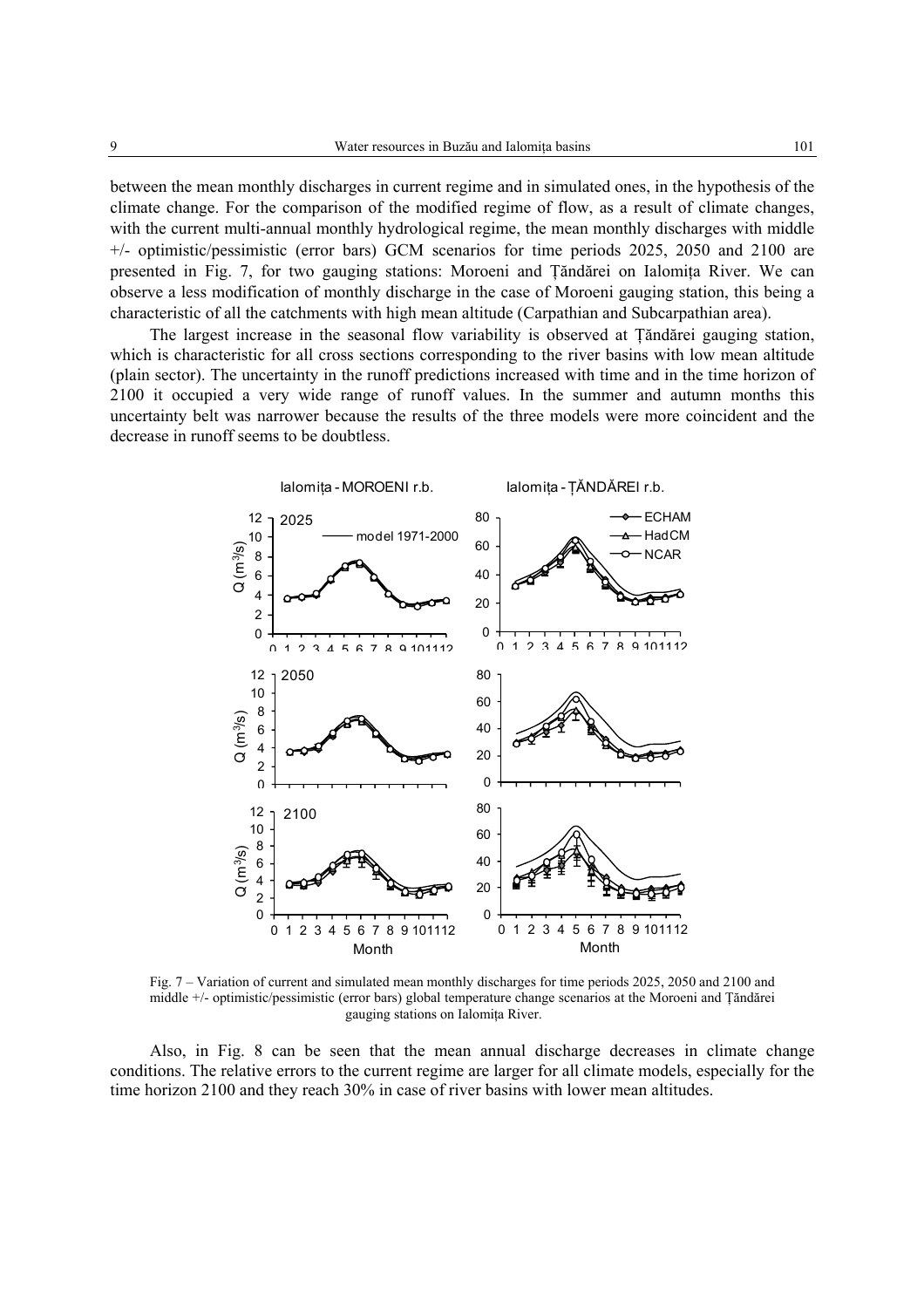

Fig. 8 – The mean annual discharges for reference period and for the middle +/- optimistic/pessimistic (error bars) GCMs scenarios for Nehoiu and Racoviţa gauging stations on Buzău River and for Moroeni and Ţăndărei gauging stations on Ialomiţa River.

#### **5. ASSESSMENT OF CLIMATE CHANGE IMPACT ON WATER RESOURCES BASED ON THE OUTPUTS OF REGIONAL CLIMATE MODELS**

The assessment of climate change impact on water resources in the selected basins, using the RegCM3–25 and RegCM3–10 simulations under the A1B scenario, was the second stage in the analysis of the impact of climate change on hydrological regime presented in this paper.

With the changed input climate data, the monthly discharge series were simulated at all 17 gauging stations from the Buzău and Ialomita river basins, for the above mentioned time horizons. The changes of mean monthly runoff and differences in the seasonal runoff distribution in the reference period (1971–2000) and future time horizons 2021–2050 and 2071–2100 were estimated and compared.

The Fig. 9 shows the simulated monthly average discharges at the outlet of Buzău and Ialomita river basins for the future time horizons in comparison with the reference period.



Fig. 9 – Comparison of mean monthly discharges modification in climate change conditions due by RegCM3 with 25km and 10km spatial resolutions.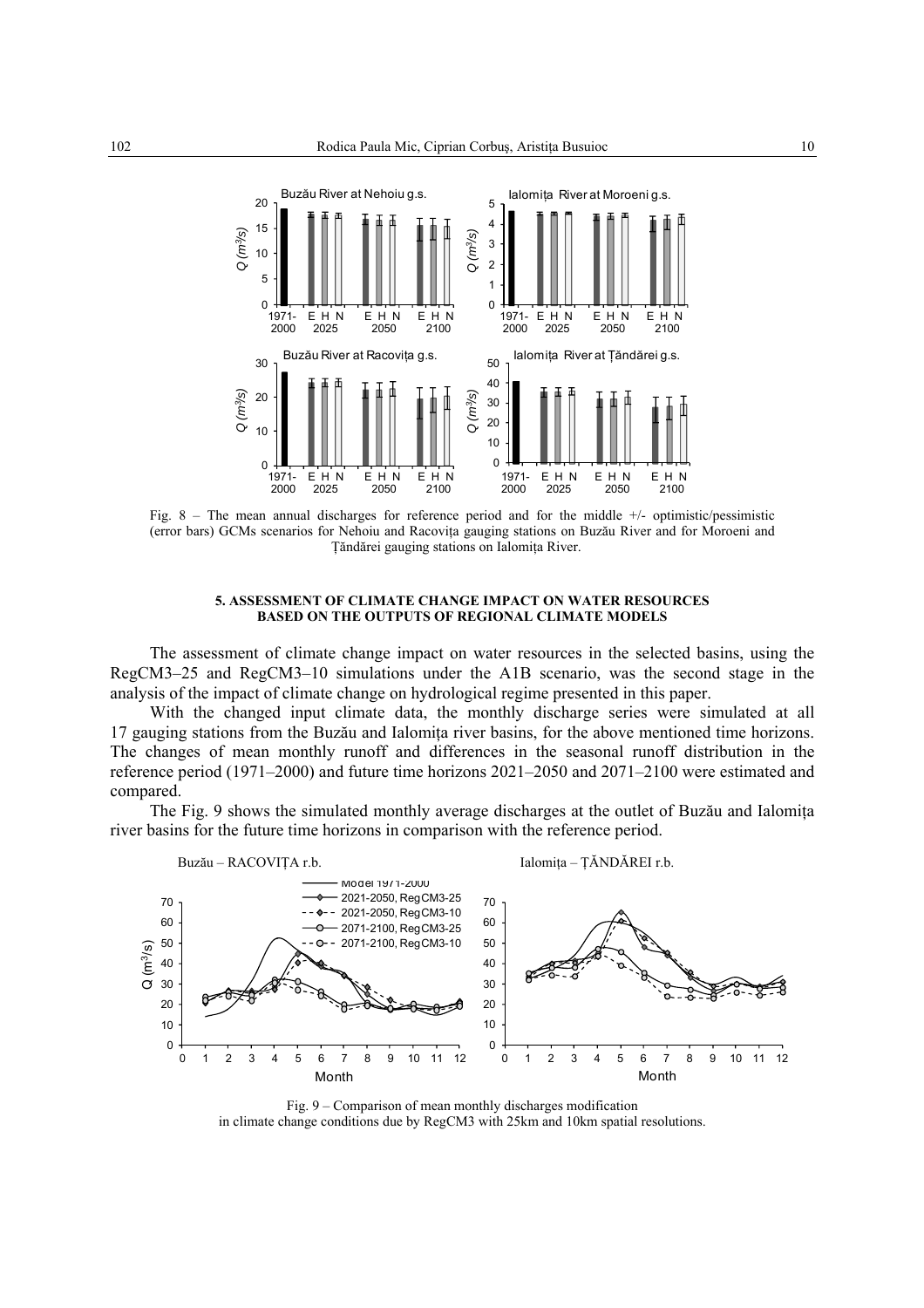The analysis of the hydrological scenarios results shows that in all analysed areas the mean annual flow decreases as the time horizon is larger.

Generally, it can be concluded that the hydrological modelling based on the regional climate models indicate notable seasonal changes of the flow in all pilot basins for both of the investigated time horizons.

During the winter and early spring periods, it can be observed an increase in the long-term of mean monthly flow. The period of increasing in flow could have occured from November/December to February/March. This increase could be caused by the increase in air temperature and a shift of the snow melting period from spring months to the winter period. These changes were locally specific, apparently in connection with the geographical position and altitude of the catchment.

During the months of winter and spring, an increasing of flow was modelled at those river profiles where significant parts of catchments are situated in mountainous areas.

At lowland river sections, the decreases of flow occurred in winter and spring in all the river basins. In the months of summer and autumn, a significant reduction in river flow was modelled for all climatic models in all sub-basins, apparently due to the increase in evapotranspiration. In addition to the general drop in runoff, the predicted climate change induced also amplification in the seasonal inequality of flow, which might have important implication for the management of water resources.

Also, for each sub-basin, the mean annual discharge was computed in climate change condition and compared with the mean annual discharge of the reference period (Fig. 10). The mean annual discharge will decrease, especially at the end of the XXI century. The decreasing is more accentuated to the sub-basins having a lower mean altitude.



Fig. 10 – Comparison of mean annual flow modification in climate change conditions due by RegCM3 with 25 km and 10 km spatial resolutions.

## **6. CONCLUSIONS**

Climate change impacts on hydrology were analysed in Buzău and Ialomiţa river basins using different climate projections.

The hydrological modelling based on the global and regional climate models indicated notable seasonal changes in the river discharges in all studied sub-basins. In parallel with it global decreasing variation these changes were locally specific, apparently in connection with the geographical position and mean altitude of the sub-basins.

For the sub-basins with high mean altitude (Carpathian and Subcarpathian area) or those sub-basins where significant parts were situated in mountainous areas an increased and temporally